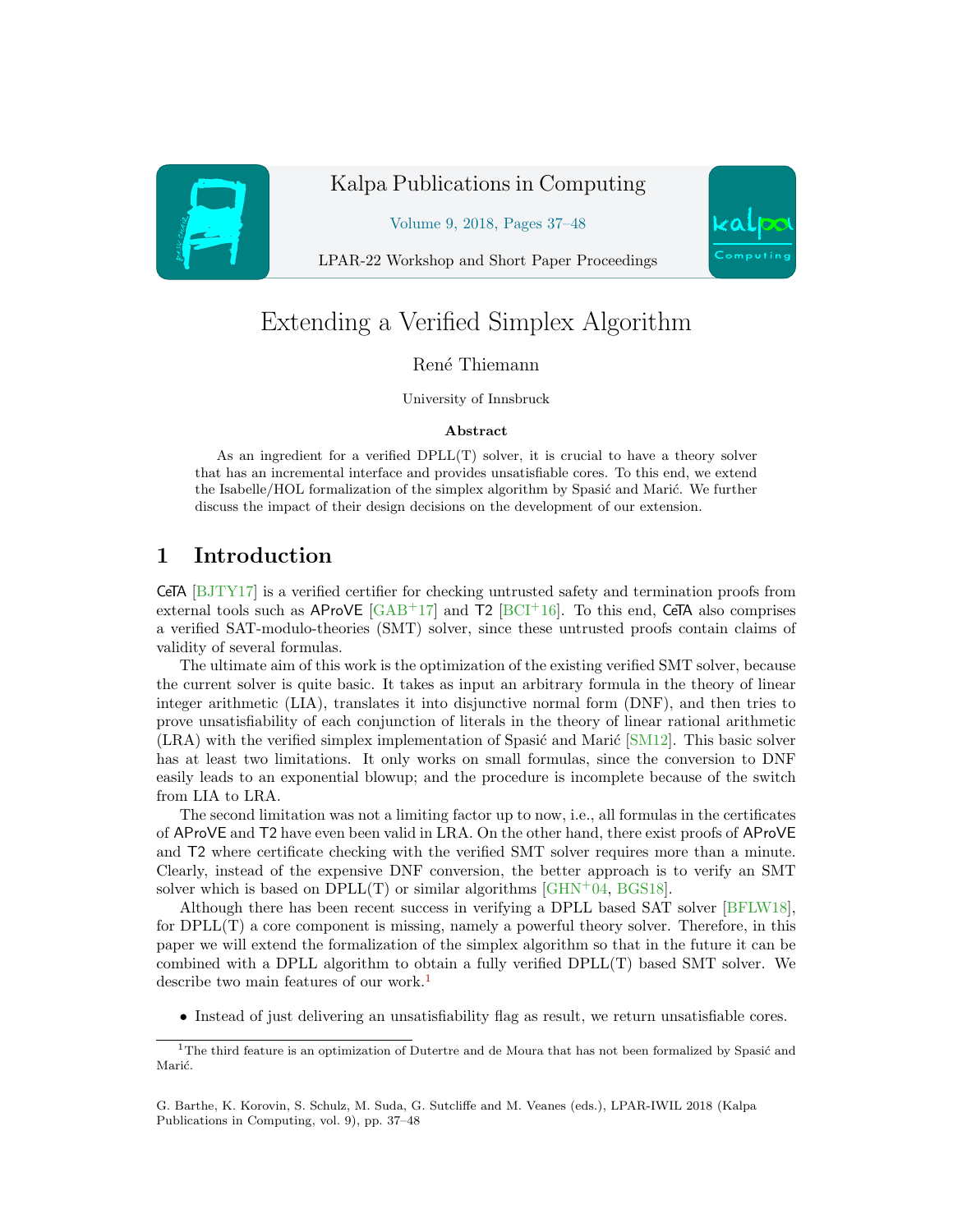• We provide an incremental interface to the simplex method. It permits incremental assertion of constraints, backtracking, etc.

Our formalization is completely based on the incremental simplex algorithm described by Dutertre and de Moura [\[DdM06\]](#page-11-6). This paper was also the basis of the existing implementation by Spasić and Marić, of which the correctness has been formalized in Isabelle/HOL  $[NPW02]$ . Although the size of the existing formalization and our new one only differs a little bit (8134 versus 9956 lines), the amount of modifications is quite significant: 3234 lines have been replaced by 5047 new ones.

This paper is structured as follows. In Section [2](#page-1-0) we provide some background on the kinds of proofs we are checking with CeTA. Moreover, we also discuss the alternative approach to use an untrusted proof-emitting SMT solver, whose proofs can be validated in a second step. Then in Section [3](#page-3-0) we describe parts of the formalization of the verified simplex algorithm of Spasic and Marić. Our main contribution is Section  $4$  with the development of the extended simplex algorithm. Finally, we conclude in Section [5.](#page-10-1)

The whole formalization is available in the Archive of Formal Proofs for Isabelle 2018, entry Simplex [\[MST18\]](#page-11-8). It contains the formalization of Spasić and Marić with our modifications and extensions.

## <span id="page-1-0"></span>2 On Verified SMT Proofs

SMT solvers are a crucial tool for automated reasoning. For instance, consider the example program in Figure [1](#page-1-1) and its translation into an integer transition system in Figure [2.](#page-1-2) In the latter, a primed variable  $x'$  represents the value of  $x$  after the transition.

y := x;  
\nwhile x < 1000 {  
\ny := 3y - x - 1500;  
\nx := x + 1;  
\n  
\n
$$
\begin{cases}\n s_1 \\
 r_1: x' = x \land y' = x \\
 s_2 \land r_2: x < 1000 \land y' = 3y - x - 1500 \land x' = x + 1 \\
 r_3: \neg x < 1000 \land x' = x \land y' = y \\
 s_3\n\end{cases}
$$

<span id="page-1-1"></span>Figure 1: Input Program

<span id="page-1-5"></span><span id="page-1-3"></span><span id="page-1-2"></span>Figure 2: Transition System

In order to prove that a certain property is satisfied at the end of the program, one can determine invariants of each state and then show their validity. For instance, for ensuring that  $y \leq x$  holds at the end of the program, one can show that  $y \leq x$  is an invariant of states  $s_2$ and  $s_3$ . Verifying these invariants amounts to checking the validity of formulas  $(1)-(3)$  $(1)-(3)$  $(1)-(3)$ , each corresponding to one transition.

<span id="page-1-4"></span>
$$
\tau_1 \longrightarrow y' \le x' \tag{1}
$$

$$
y \le x \land \tau_2 \longrightarrow y' \le x' \tag{2}
$$

$$
y \le x \land \tau_3 \longrightarrow y' \le x'
$$
\n<sup>(3)</sup>

Similarly, termination proofs can be encoded as validity properties of formulas. For instance, termination is ensured via the ranking function [\[CS01\]](#page-11-9)  $1000 - x$  if the following two formulas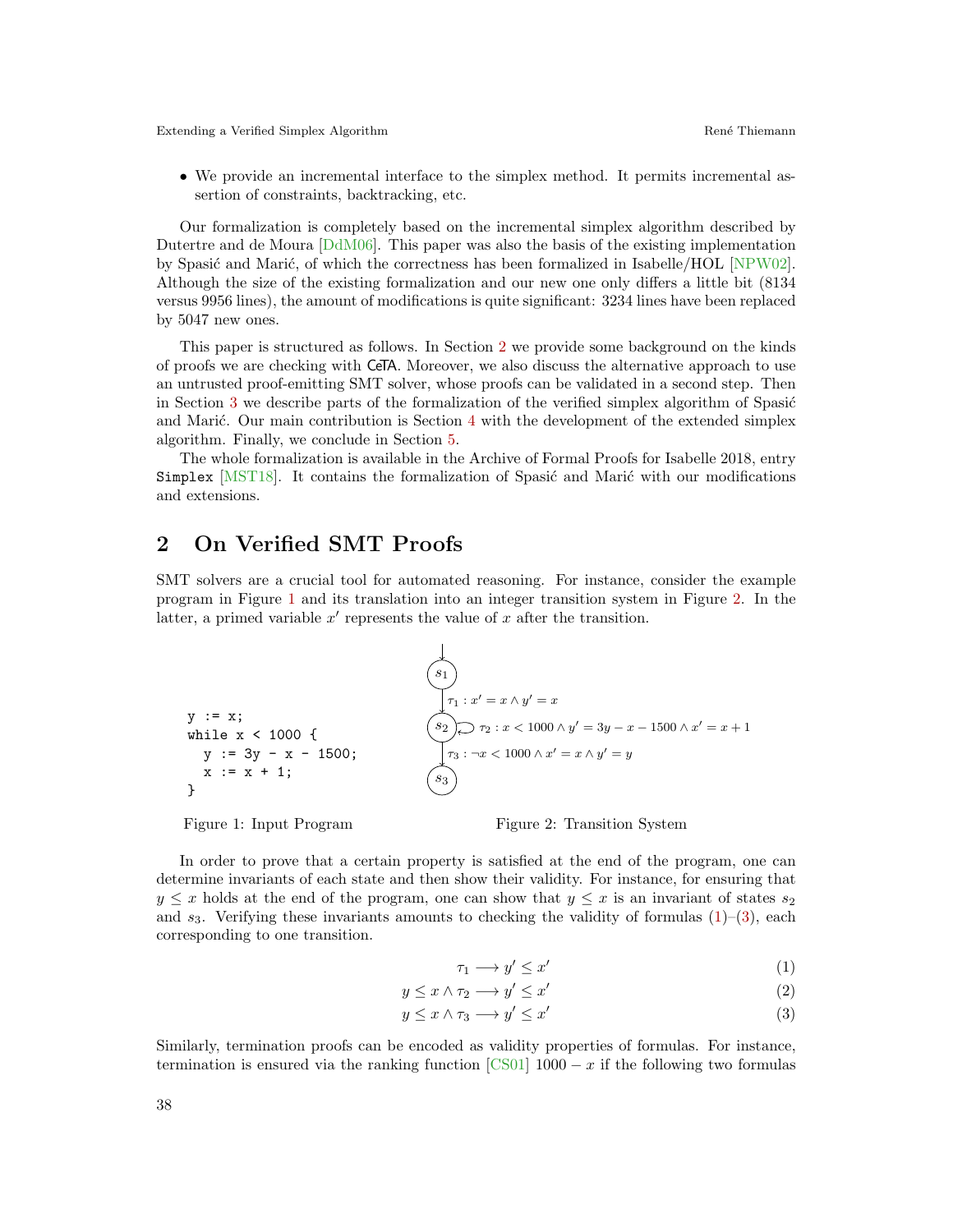<span id="page-2-1"></span><span id="page-2-0"></span>

are valid, expressing the decrease of the ranking function [\(4\)](#page-2-0) and its boundedness [\(5\)](#page-2-1).

$$
\tau_2 \longrightarrow (1000 - x) > (1000 - x') \tag{4}
$$

$$
\tau_2 \longrightarrow (1000 - x') \ge 0 \tag{5}
$$

So, verifying soundness properties and termination proofs of programs can be performed via validity checking of formulas, or equivalently, by checking unsatisfiability of the negated formulas, which can easily be done by invoking an SMT solver.

There is one problem though: since SMT solvers are complex pieces of software, they might contain errors and therefore wrongly detect unsatisfiability of a formula. To solve this problem, there are in principle two approaches.

- <span id="page-2-2"></span>1. One can use a certificate emitting SMT solver and check the validity of each generated certificate by a verified certificate checker.
- <span id="page-2-3"></span>2. One can directly develop a verified SMT solver.

The two approaches are mutually incomparable.

Approach [1](#page-2-2) has the advantage that it is much simpler to verify a certificate checker than to verify a full SMT solver. Moreover, this approach will usually be more efficient, since one can profit from all the (unverified) optimizations that will speed up the proof search in the SMT solver, so that only the final proof has to be checked by the verified certificate checker.

Approach [2](#page-2-3) on the other hand has the advantage, that it is easier to use: one just has to install one program and there is no risk that there is a synchronization problem, where the SMT solver and certifier disagree on the format or meaning of the certificate.

CeTA is a verified certificate checker for program properties and especially for termination proofs. In particular, it can take the above transition system from Figure [2](#page-1-2) as input in combination with the set of invariants, or the ranking function or a more complex termination proof [\[BJTY17\]](#page-11-0). Internally, it will create the formulas as illustrated and check the validity of the invariants or of the ranking function. The soundness of CeTA has been formally verified in Isabelle/HOL, i.e., if it accepts a set of invariants then they are indeed valid invariants, and an accepted ranking function will indeed prove termination. When it comes to checking unsatisfiability of a formula, CeTA currently offers both approaches.

In Approach [1,](#page-2-2) one has to provide a list of Farkas coefficients from the SMT solver to prove unsatisfiability.<sup>[2](#page-2-4)</sup> For instance, the negation of formula  $(2)$  is

$$
y \le x \land x < 1000 \land y' = 3y - x - 1500 \land x' = x + 1 \land y' > x'
$$
\n<sup>(6)</sup>

which can equivalently be written as the set of non-strict linear inequalities  $(7)-(13)$  $(7)-(13)$  $(7)-(13)$ .

<span id="page-2-12"></span>
$$
-x + y \leq 0 \tag{7}
$$

$$
x \le 999 \tag{8}
$$

$$
-x + 3y \qquad -y' \le 1500 \tag{9}
$$

$$
x - 3y \qquad + y' \le -1500 \tag{10}
$$

$$
x \qquad -x' \qquad \le -1 \tag{11}
$$

$$
-x + x' \le 1 \tag{12}
$$

<span id="page-2-11"></span><span id="page-2-10"></span><span id="page-2-9"></span><span id="page-2-8"></span><span id="page-2-7"></span><span id="page-2-6"></span><span id="page-2-5"></span>
$$
x' - y' \le -1 \tag{13}
$$

<span id="page-2-4"></span> ${}^{2}$ CeTA does not invoke an external SMT solver to obtain these coefficients on its own, they have to be part of the certificate that is passed to CeTA. The advantage is that in this way, CeTA keeps its minimal system requirements: a Haskell compiler suffices to run CeTA.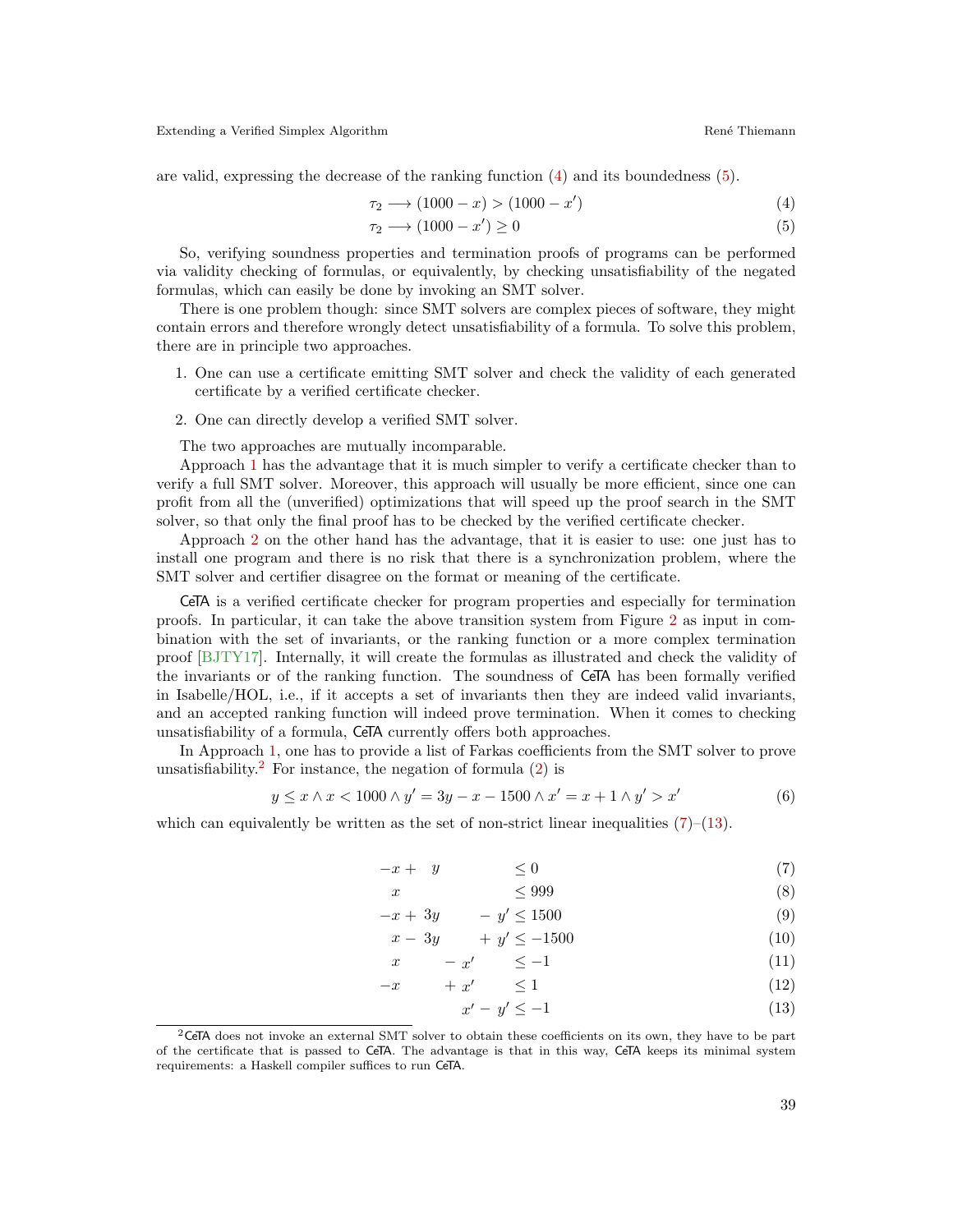The Farkas coefficients in the certificate  $(3, 1, 0, 1, 1, 0, 1)$  tell us how to add and multiply each equation. In the example, computing

$$
3 \cdot (7) + 1 \cdot (8) + 0 \cdot (9) + 1 \cdot (10) + 1 \cdot (11) + 0 \cdot (12) + 1 \cdot (13)
$$

we arrive at the inequality  $0 \le -503$ , which directly proves the unsatisfiability of [\(6\)](#page-2-12) and therefore the validity of [\(2\)](#page-1-5). The problem here is the synchronization between the coefficients in the certificate and the formula: what is the order of linear inequalities  $(7)-(13)$  $(7)-(13)$  $(7)-(13)$ , what is the order of the formulas  $(1)$ – $(3)$ , etc.? This problem manifested during the integration of the termination analyzer T2 and the certifier CeTA. To be more precise, complex proofs of T2 had to be validated by CeTA, where the proofs of T2 contained several validity claims of formulas, and where most of these formulas are not explicitly spelled out in the certificate, but are automatically generated from stated invariants, ranking functions, transition formulas, etc. Overall, it took several iterations of modifying both T2 and CeTA until the precise order of formulas and Farkas coefficients had been synchronized.

This synchronization problem is not at all present in Approach [2,](#page-2-3) where CeTA needs no additional information in the certificate to check the validity of formulas, and just invokes its basic verified SMT solver in order to prove that [\(6\)](#page-2-12) and other formulas are unsatisfiable. For instance, the termination analyser AProVE does not provide Farkas coefficients in the certificate and solely relies upon CeTA's internal SMT solver for checking its proofs.

In total, both approaches pose some problems: an engineering problem to synchronize certificates in Approach [1,](#page-2-2) and a verification problem to obtain a verified SMT solver in Approach [2.](#page-2-3) In the remainder of this paper we will only consider Approach [2,](#page-2-3) i.e., we are interested in developing an efficient verified SMT solver.

### <span id="page-3-0"></span>3 Existing Simplex Formalization

The simplex algorithm as described by Dutertre and de Moura works in several phases as illustrated in Figure [3.](#page-4-0)

First, in Phase 1 the input constraints are transformed from arbitrary linear (in)equalities (Layer 1) into a set of non-strict inequalities (Layer 2). Next, in Phase 2 these constraints are translated into a tableau—a set of linear equations having a specific shape—in combination with atoms of the form  $x \leq c$  or  $x \geq c$  for variables x and constants c (Layer 3). Then in Phase 3 the tableau, the atoms and a valuation are modified until a solution or unsatisfiability is detected. These modifications in Phase 3 can be done incrementally: by asserting a new atom; by performing cheap, but incomplete deduction; or by a full satisfiability test using pivoting. Finally, unsatisfiability in Layer 3 is propagated upwards to Layer 1, and a satisfying valuation of Layer 3 is transformed into a satisfying valuation of Layer 1 by passing Phases 2 and 1 again.

Spasit and Marit formalized most of this algorithm in a modular style via several refinement steps. Specifically, they define several specifications in the form of locales [\[Bal14\]](#page-10-2) that describe the required behavior for the individual layers and phases. A locale can demand certain functions via fixes that satisfy several conditions specified by assumes. For instance, their specification on Layer 1 is formulated in the locale with name Solve. It postulates a function solve of a type which takes a constraint list as input and returns an option type. The result None represents unsatisfiability, and if some valuation  $\nu$  is returned, then this must be a satisfying valuation. Here, the relation  $\models_{cs}$  encodes whether a given valuation satisfies a set of constraints.[3](#page-3-1)

<span id="page-3-1"></span><sup>3</sup>We identify lists and sets throughout this paper, whereas in the formalization an explicit conversion is required.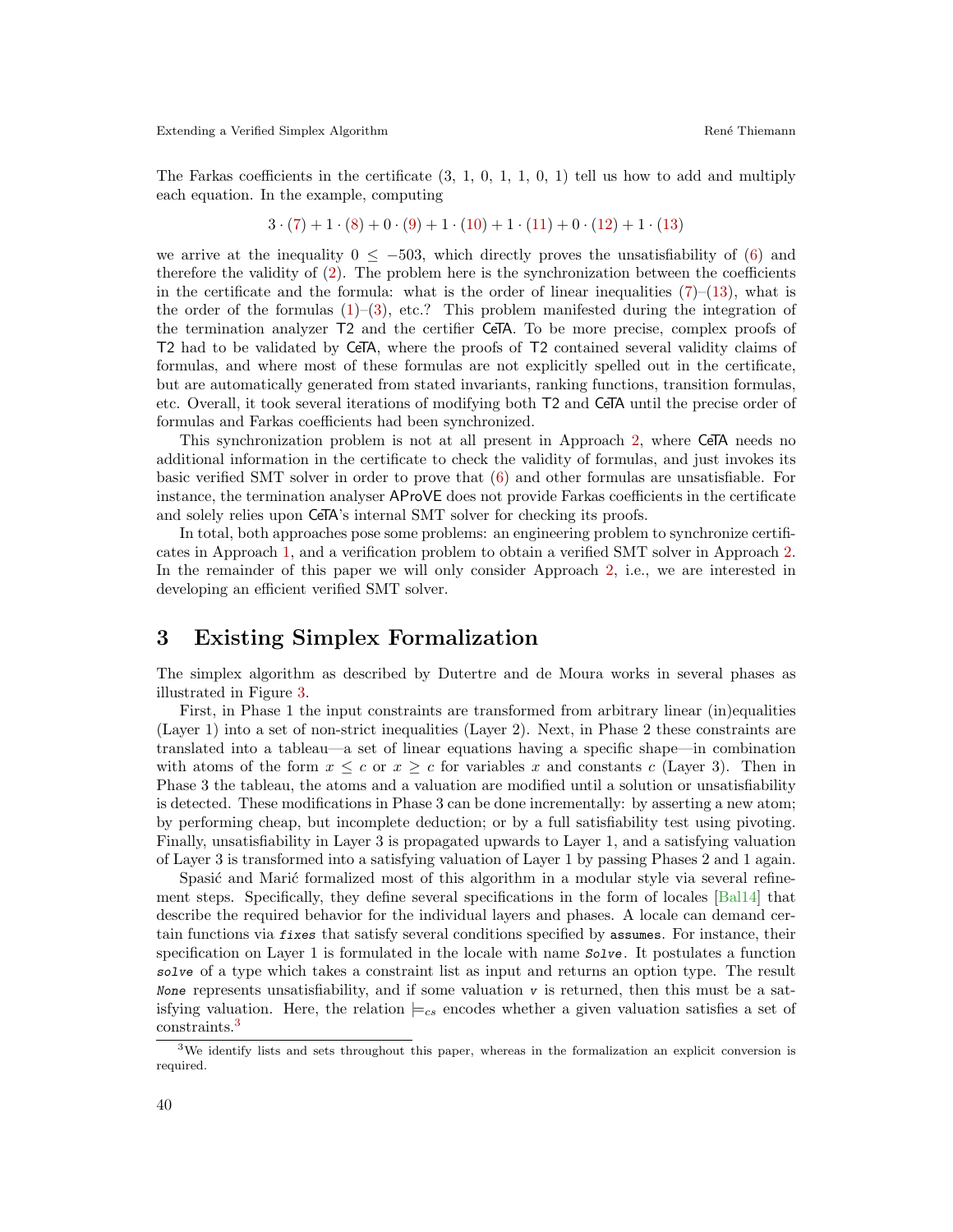

<span id="page-4-0"></span>Figure 3: The Layers and Phases of the Simplex Algorithm

```
locale Solve =fixes solve :: constraint list \Rightarrow rat valuation option
  assumes solve cs = None \implies \neg (\exists v. \quad v \models_{cs} cs)and solve cs = Some \, v \implies v \models_{cs} cs
```
A very similar specification is provided on Layer 2 for non-strict inequalities via the locale Solve\_Ns. Here,  $\models_{ns}$  is like  $\models_{cs}$ , only the type of constraints is changed from arbitrary to non-strict constraints, and the domain is changed from rational numbers to some type  $\alpha$  of class lrv, representing linearly ordered rational vectors.

```
locale Solve<sub>NS</sub> =
  fixes solve_ns :: \alpha ns_constraint list \Rightarrow \alpha valuation option
  assumes solve_ns cs = None \implies \neg (\exists v. \quad v \models_{ns} cs)and solve_ns cs = Some v \implies v \models_{ns} cs
```
The transition between these two specifications, Phase 1, is again just an abstract specification. It demands a translation to\_ns from arbitrary to non-strict constraints so that they are equisatisfiable. The translation to\_ns will be used for the left path in Figure [3.](#page-4-0) Moreover, also a computable translation from\_ns is required. It converts a satisfying valuation of the non-strict constraints into a satisfying valuation of the input constraints, corresponding to the right path in Figure [3.](#page-4-0)

```
locale To<sub>Ns</sub> =
  fixes to_ns :: constraint list \Rightarrow \alpha ns_constraint list
     and from_ns :: \alpha valuation \Rightarrow \alpha ns_constraint list \Rightarrow rat valuation
   assumes v \models_{cs} cs \implies \exists w. \quad w \models_{ns} to\_ns csand w \models_{ns} to_ns cs \implies from_ns w (to_ns cs) \models_{cs} cs
```
The locale  $Solve_Ns'$  combines both locales  $Solve_Ns$  and  $To_Ns$ . It then defines the obvious implementation solve\_impl.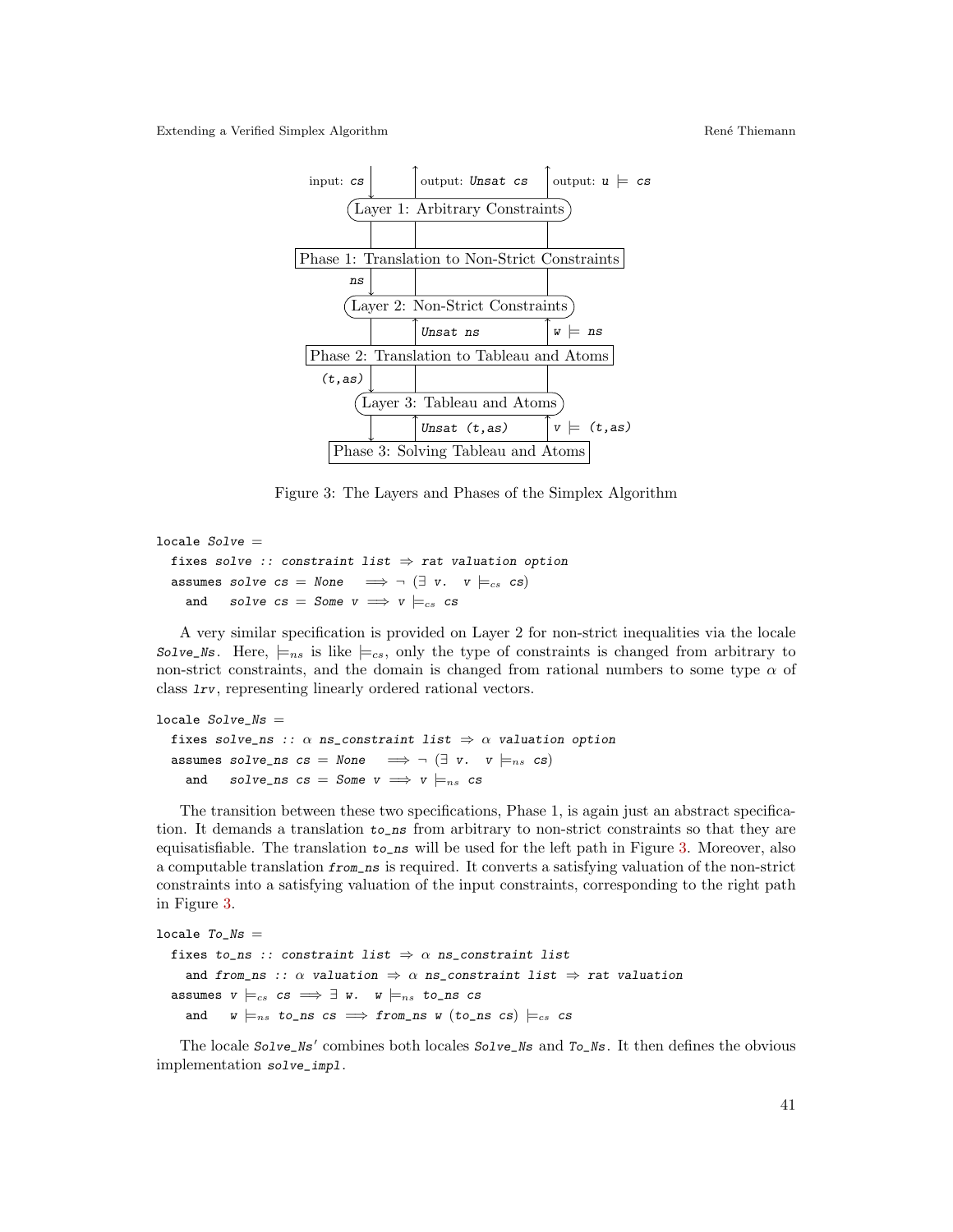```
locale Solve_Ns' = Solve_Ns solve_ns + To_Ns to_ns from_ns
begin
definition solve\_impl cs = letns\_cs = to<sub>ns</sub> csin case solve_ns ns_cs of
    None \Rightarrow None| Some w \Rightarrow Some (from_ns w ns_cs)
sublocale Solve solve_impl
```
end

In the locale, the line starting with sublocale states that solve\_impl satisfies the specification of the locale Solve. The formalization also contains the corresponding proof of this statement.

Afterwards, the formalization continues to provide an implementation of  $T_0$ <sub>Ns</sub> (Phase 1), and the implementation of  $Solve$ <sub>Ns</sub>, i.e., a solver for Layer 2. Both of these tasks can be performed completely independently. The latter task is then split again into a specification and implementation of Phase 2 as well as specification and implementation of a solver for Layer 3. This solver is then further split into operations like pivoting, asserting atoms, etc.

So, the overall formalization consists of several specifications, targeting the different phases and layers. And the overall algorithm is composed by refining several (small) specifications by verified implementations. Plugging together all the individual algorithms is then an easy task, since soundness is automatically obtained via the locale structure.

### <span id="page-5-0"></span>4 New Simplex Formalization

In the following we describe our extension of the formalization of Spasić and Marić by the integration of unsatisfiable cores (Section [4.1\)](#page-5-1) and the development of an incremental interface to the simplex algorithm (Section [4.2\)](#page-8-0).

#### <span id="page-5-1"></span>4.1 Unsatisfiable Cores

Our first extension is the integration of an unsatisfiable core, i.e., given a set of unsatisfiable constraints, we are interested in a subset of the constraints which is still unsatisfiable. Small unsatisfiable cores are crucial for a DPLL(T) based SMT solver in order to derive small conflict clauses. For example, already the subset  $(7,8,10,11,13)$  $(7,8,10,11,13)$  $(7,8,10,11,13)$  $(7,8,10,11,13)$  $(7,8,10,11,13)$  of the constraints  $(7-13)$  is unsatisfiable.

The first question for our extension is about the representation of unsatisfiable cores. Clearly, one has to change the return types of the solvers at the various layers—currently  $\alpha$  valuation option—to a sum type  $\beta + \nu$  valuation where  $\beta$  is some type that represents unsatisfiable cores. The most basic representation, where  $\beta$  is chosen to be a list of constraints, is quite problematic. For instance, consider Phase 1 and its interface To\_Ns. So far, it only contains a translation from arbitrary input constraints to non-strict constraints, but if the unsatisfiable core comes as a set of non-strict constraints, then we need a new method to translate them back to a subset of the input constraints. Should we demand to\_ns to be injective? Since these complications with translating constraints are not appealing, we quickly decided to switch to indexed constraints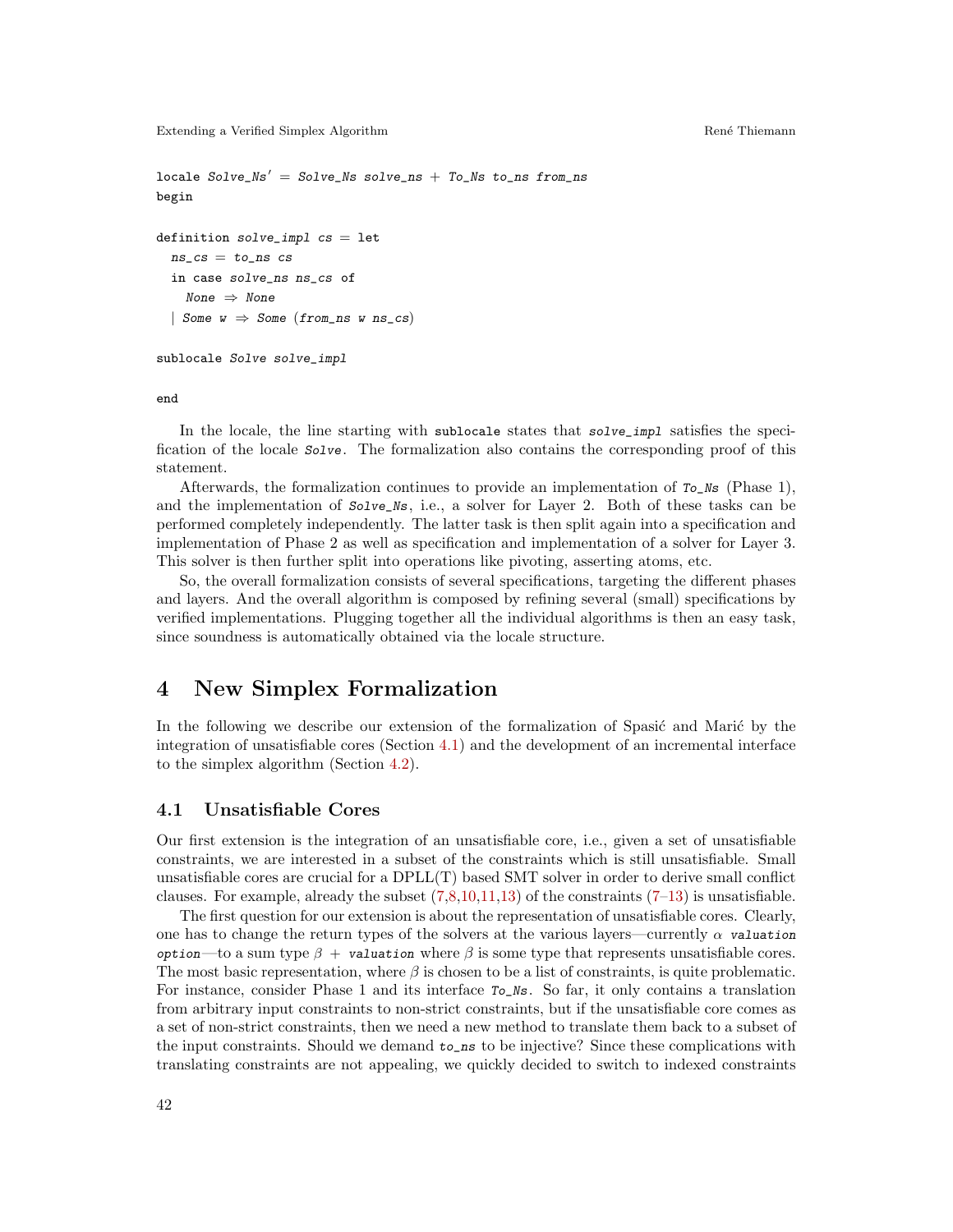at this point, i.e., constraints (or atoms) became pairs of an index and the actual constraint (or atom). However, the equations in the tableau do not need any indices since these are global, i.e., the same equations will be used for every subset of the constraints (or atoms).

In general, we adapted the formalization in a controlled way, i.e., we made several small changes to it, so that after each change all proofs are still accepted by Isabelle.

The first change was the modification of the return type of the solvers and the switch to indexed constraints and atoms  $(i_{\text{constraint}}, i_{\text{ns\_constraint}}, etc.)$  for the input. Here, the implementation just passes the indices around. For example, where before an arbitrary constraint c was translated into a set of non-strict constraints ns, now an indexed constraints  $(i, c)$ is translated into  $\{(i, n) | n \in \text{ns}\}\$ . And whenever unsatisfiability is detected, the implementation now returns  $\emptyset$  as an unsatisfiable core instead of just stating unsatisfiability. Of course, the empty set is not an unsatisfiable core, but this is not a problem: the specifications of all layers ignore the core and also all indices are ignored via the function  $flat$ , which just removes all indices from indexed constraints and atoms. In this way, the introduction of indices and the change of the return type to an unsatisfiable core is not that big.

As a concrete example, in the first change we modified the locale  $Solve$  is to the following one where Inl and Inr are the constructors of Isabelle's sum-type, and  $\iota$  is the type of indices. We use the letter I to abbreviate a list or set of indices.

```
\texttt{locale}\ So1ve\_Ns\ =
```

```
fixes solve_ns :: (\iota, \alpha) i_ns_constraint list \Rightarrow \iota list + \alpha valuation
assumes solve_ns cs = In1 I \implies \neg (\exists v. \quad v \models_{ns} flat \ cs) (* ignore indices and I *)
  and solve_ns cs = Inr v \implies v \models_{ns} flat cs (* ignore indices *)
```
The next change was the modification of the specifications of all layers like  $Solve, Solve$ Ns, etc., so that a returned set of indices can be guaranteed to be an unsatisfiable core. The implementation was easily changed to meet these specifications by just always returning the set of all indices in case of unsatisfiability. Note that at this step we do not modify the specifications of any of the phases like To\_Ns.

As an example, the locale  $Solve$  is changed into the following one where  $\models_{ics}$  and  $\models_{ins}$ are the indexed versions of  $\models_{cs}$  and  $\models_{ns}$ , e.g.,  $(I, v) \models_{ics} cs$  if and only if  $I \models_{cs} \{c \mid (i, c) \in$  $cs \wedge i \in I$ .

```
locale Solve =fixes solve :: \iota i_constraint list \Rightarrow \iota list + rat valuation
  assumes solve cs = \text{Inl } I \implies \neg (\exists v. (I, v) \models_{ics} cs) (* new *)
    and solve cs = \text{Inr } v \implies v \models_{ns} \text{flat cs}
```
Moreover, the definition of the implementation solve\_impl is changed as follows where map fst cs encodes the set of all indices.

```
definition solve\_impl cs = letns\_cs = to<sub>ns</sub> csin case solve_ns ns_cs of
   Inl I ⇒ Inl (map fst cs) (* new *)
 | Some w \Rightarrow Some (from ns w ns cs)
```
These kind of generalizations from unsatisfiability towards unsatisfiability of indexed subsets had to be carried out for most of the specifications, since unfortunately the original formalization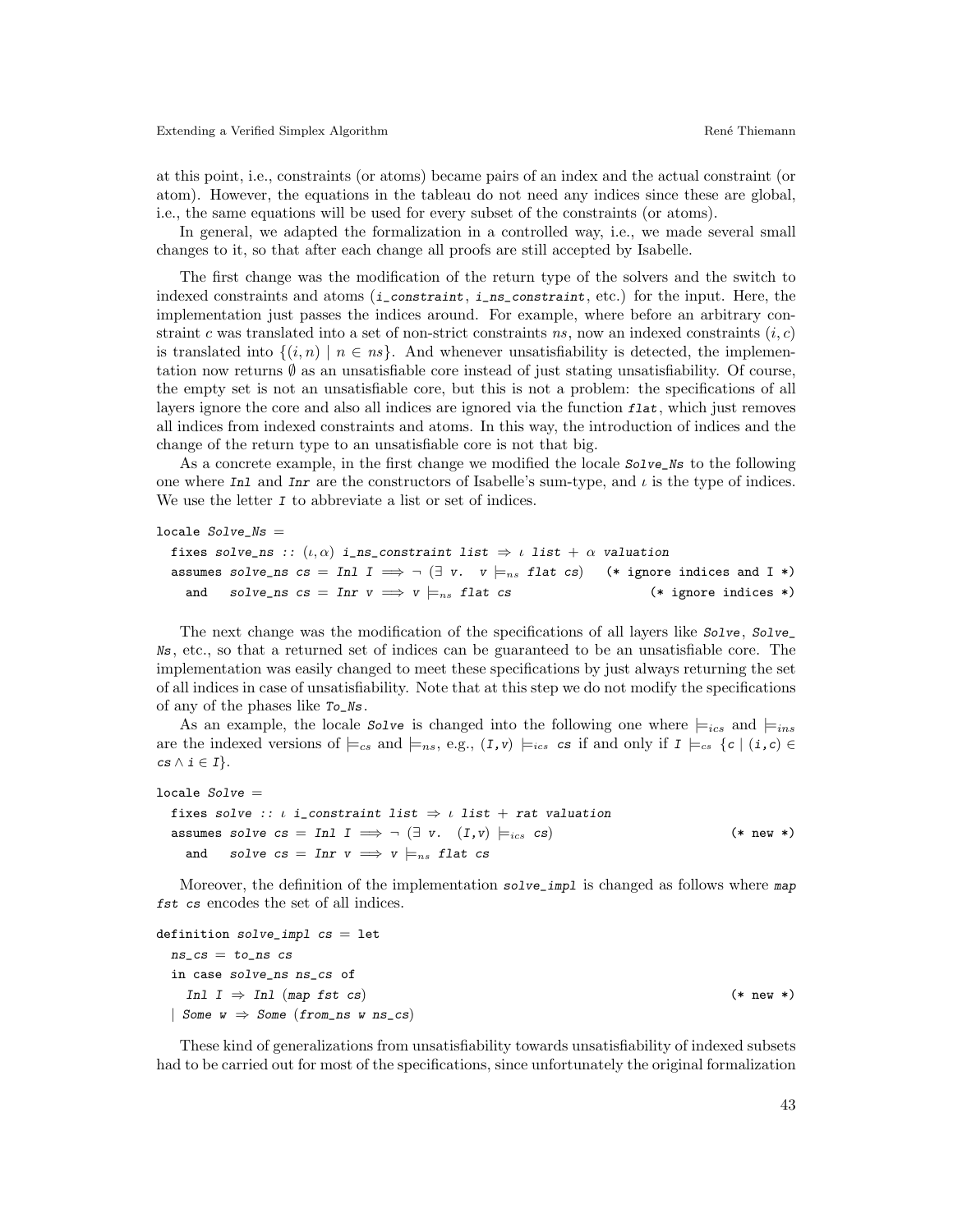of Spasi´c and Mari´c includes neither unsatisfiable cores nor a notion of satisfiability of indexed constraints.

The final step consisted of a sequence of modifications. Each of these treated one particular phase of the simplex algorithm. For instance, in Phase 1, we strengthened the specification in one direction to indexed subsets.

```
locale To<sub>Ns</sub> =
  fixes to_ns :: i_constraint list \Rightarrow \alpha i_ns_constraint list
    and from_ns :: \alpha valuation \Rightarrow \alpha ns_constraint list \Rightarrow rat valuation
  assumes (I, v) \models_{ics} cs \implies \exists w. (I, w) \models_{ins} to\_ns cs (* new *)
    and w =_{ns} flat (to_ns cs) \implies from_ns w (flat (to_ns cs)) \models_{cs} flat cs
```
With the modified locale  $T_0$  is one can easily prove soundness of the final version of solve impl. Instead of always returning the full set of indices, the final version just propagates the set of indices: the previous line Inl  $I \Rightarrow In1$  (map fst cs) on page [43](#page-5-1) is replaced by Inl  $I \Rightarrow$ Inl I.

The main work w.r.t. the modification of the transition to non-strict constraints is proving that the implementation of To\_Ns still satisfies the strengthened specification. The existing proof only contains the result that the new condition is satisfied whenever  $I$  is the set of all indices. We do not provide further details at this point, but just state that these generalizations of the proofs were of different difficulty levels.

- The generalizations for Phases 1 and 2 were rather straight-forward.
- The algorithms of Phase 3 which initially detect unsatisfiability required most adaptations and some new proofs.
- One of the most complex operations in the simplex algorithm in Phase 3, pivoting, luckily required hardly any changes: since pivoting only changes the tableau and since the tableau has no indices, there was not much to adapt. Here, the modular design of Spasić and Marić was clearly helpful, which separates pivoting via its own abstract specification.

After all these modifications we obtain an implementation that meets the specification of Solve on page [43.](#page-5-1) The implementation indeed returns non-trivial unsatisfiable cores, e.g., it computes  $(7,8,10,11,13)$  $(7,8,10,11,13)$  $(7,8,10,11,13)$  $(7,8,10,11,13)$  $(7,8,10,11,13)$  as unsatisfiable core of  $(7-13)$ .

The formalization for Isabelle 2018 does not contain proofs of the minimality of the unsatisfiable cores. But motivated by a reviewer comment, we started to investigate minimality of the cores. We soonish detected two side-conditions on the inputs which are essential for obtaining minimal cores, cf. Example [1.](#page-7-0)

<span id="page-7-0"></span>**Example 1.** Consider the following indexed constraints  $[(A, x \le 3), (B, x \le 5), (B, x \ge 10)]$ where some index  $(B)$  refers to two different constraints. If we invoke the verified simplex algorithm on these constraints, it will detect that  $x \leq 3$  is in conflict to  $x \geq 10$  and hence produce  $\{A, B\}$  as unsatisfiable core. This core is clearly not minimal since  $\{B\}$  is already unsatisfiable.

Another problem arises if the input contains ground constraints. For the constraints  $[(A, 0 \leq$ 1),  $(B, 0 \ge 2)$ , the solver will first transforms them into the tableau  $s = 0$  and the indexed atoms  $(A, s \leq 1)$  and  $(B, s \geq 2)$ , where s is a new slack-variable. Asserting both of these atoms then detects a conflict between them and the result is the non-minimal unsatisfiable core  ${A, B}.$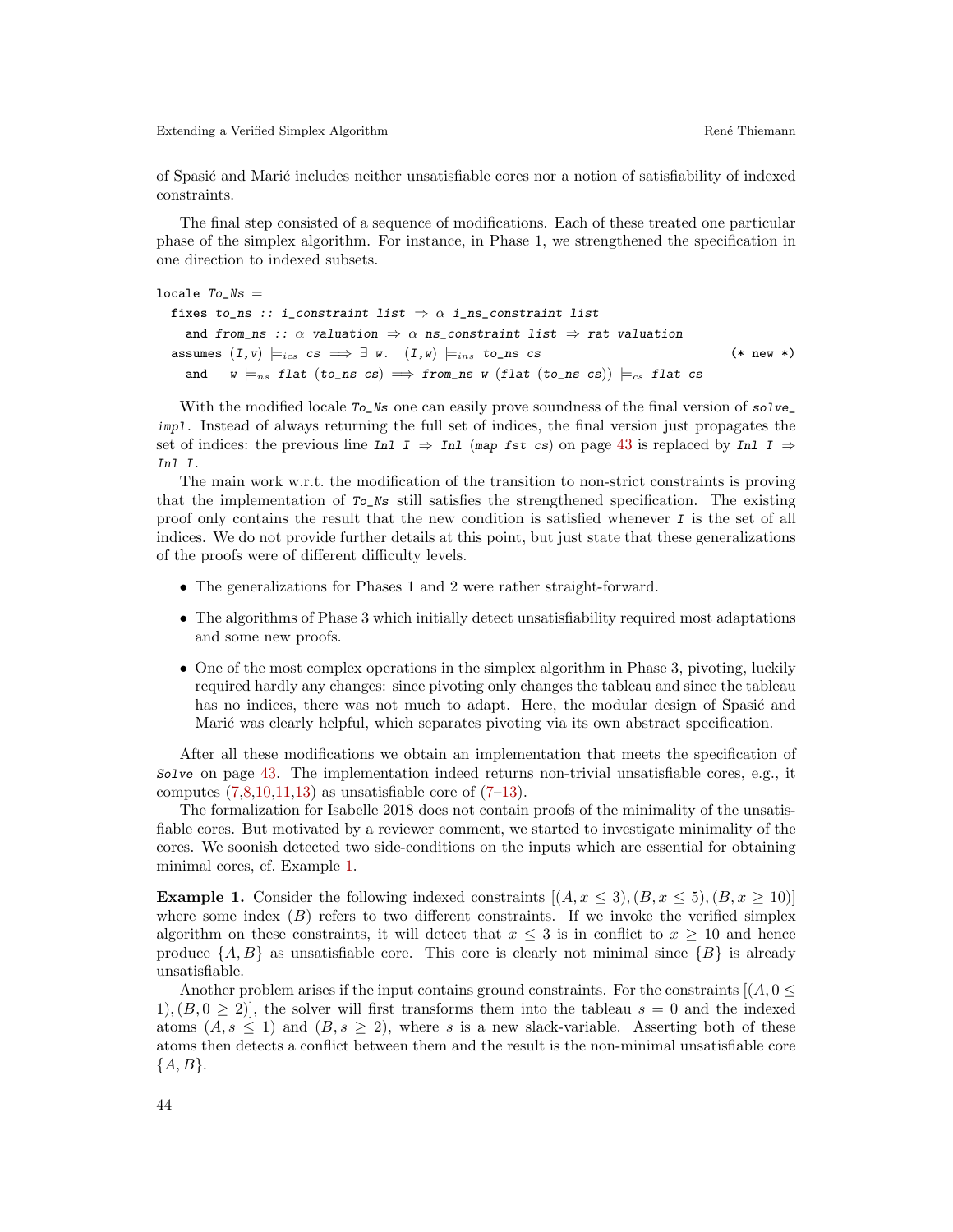We show that the problems in Example [1](#page-7-0) are the only ones which prohibit the generation of a minimal unsatisfiable core. In a more recent version of the formalization (AFP revision dd35fc1288c1<sup>[4](#page-8-1)</sup>) we proved minimality of the unsatisfiable cores for all layers under mild preconditions: On Layer 3 the tableau must not contain any equation of the form  $x = 0$ , and all indices in the atoms must be distinct. In order to satisfy these preconditions of Layer 3, we demand in Layer 2 that the indices of the non-strict constraints are distinct, and that there is no ground constraint  $0 \leq c$  or  $0 \geq c$  for a constant c. Finally, on Layer 1 we again demand distinctness of the indices and we forbid ground constraints and equality constraints. The latter are problematic since each indexed equality constraint will be translated into two non-strict inequalities that share the same index and therefore violate distinctness of indices on Layer 2.

Interestingly, the integration of minimal unsatisfiable cores required us to modify the locale structure. For instance, the locale for asserting a new atom was previously completely independent from the pivoting operation. In contrast, now pivoting is used for proving that each proper subset of an unsatisfiable core is satisfiable, whenever the assertion operation detects unsatisfiability.

### <span id="page-8-0"></span>4.2 Incremental Simplex

The specification Solve is monolithic: one has to invoke the function solve on every new input so that the computation will start from scratch, even if two inputs differ only in a single constraint. Hence, the existing formalization of Spasić and Marić definitely does not specify an incremental simplex algorithm, despite the fact that some sub-algorithms of Phase 3 provide an incremental interface.

Since incrementality of a theory solver is a crucial requirement for developing a DPLL(T) based SMT solver, the second big modification is to make the existing simplex formalization incremental at each layer. For the exact incremental interface, we closely follow Dutertre and de Moura who propose the following operations.

- Initialize the solver by providing the set of all possible constraints. This will return a state where none of these constraints has been asserted.
- Assert a constraint. This invokes a computationally inexpensive deduction algorithm and returns an unsatisfiable core or a new state.
- Check a state. Perform an extensive deduction algorithm that decides satisfiability of the set of asserted constraints. It returns an unsatisfiable core or a checked state.
- Extract a solution of a checked state.
- Compute some checkpoint information of a checked state.
- Backtrack to a state with the help of some checkpoint information.

In Isabelle we specify this informal interface for Layer 1 in the locale Incremental\_Simplex\_ Ops where the type-variable σ represents the state and  $\gamma$  is the checkpoint information.

```
locale Incremental_Simplex_Ops =
   fixes init :: \iota i_constraint list \Rightarrow \sigmaand assert :: \iota \Rightarrow \sigma \Rightarrow \iota list + \sigmaand check :: \sigma \Rightarrow \iota list + \sigma
```
<span id="page-8-1"></span><sup>&</sup>lt;sup>4</sup>This version of the AFP compiles with Isabelle revision dff89effe26b.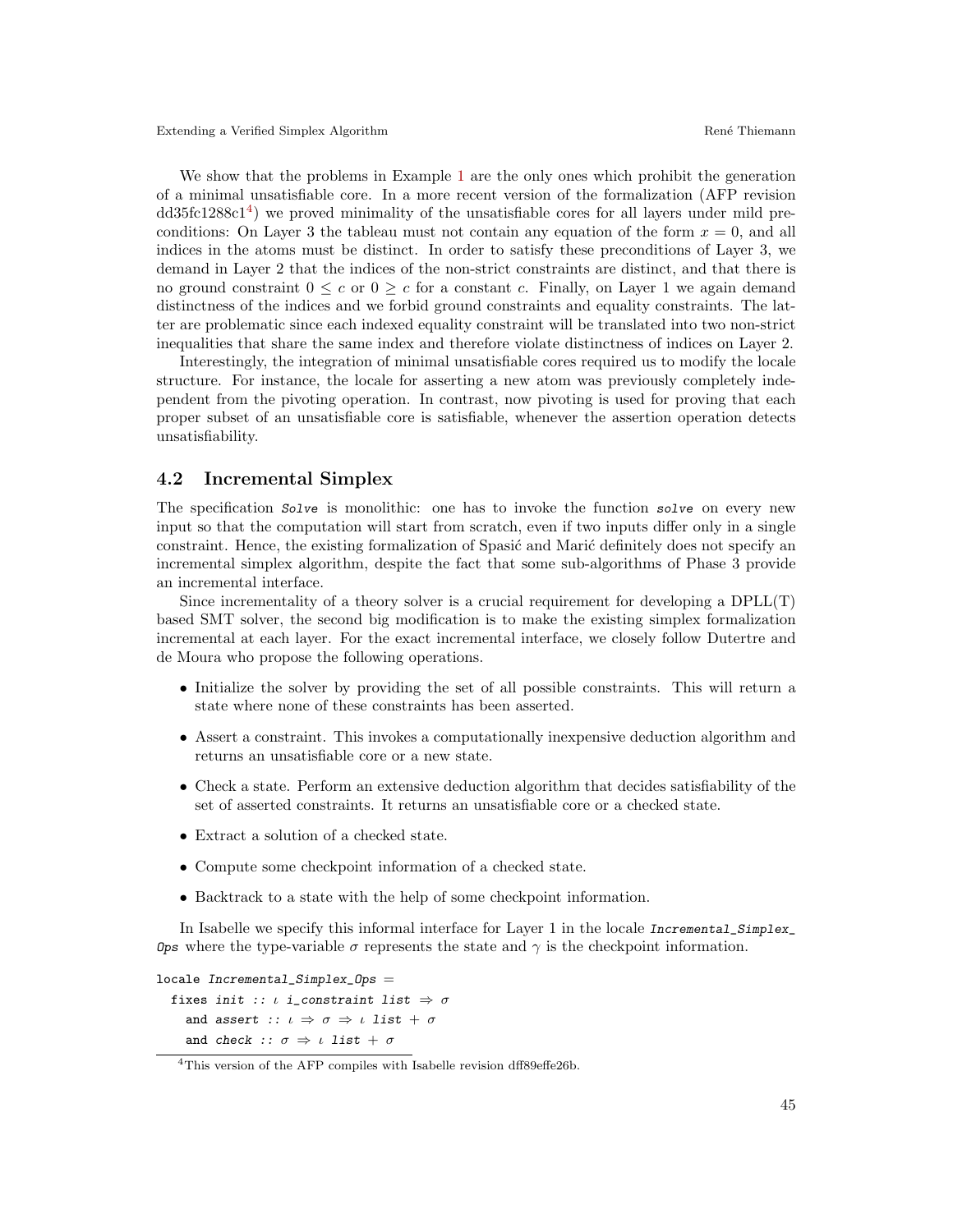```
and solution :: \sigma \Rightarrow (var, rat) mapping
  and checkpoint :: \sigma \Rightarrow \gammaand backtrack :: \gamma \Rightarrow \sigma \Rightarrow \sigmaand invariant :: \iota i_constraint list \Rightarrow \iota set \Rightarrow \sigma \Rightarrow bool
  and checked :: \iota i_constraint list \Rightarrow \iota set \Rightarrow \sigma \Rightarrow bool
assumes checked cs \{\} (init cs)
  and checked cs J s \implies invariant cs J sand invariant cs J s \implies assert j s = Inr s' \implies invariant cs (\{j\} \cup J) s'
  and invariant cs J s \implies assert j s = \text{Inl } I \implies I \subseteq \{j\} \cup J \wedge \nexists v. (I, v) \models_{ics} cs
  and invariant cs J s \implies check s = Inr s' \implies checked cs J s'
  and invariant cs J s \implies check s = \text{Inl } I \implies I \subseteq J \land \nexists v. (I, v) \models_{ics} cs
  and checked cs J s \implies solution s = v \implies (J, v) \models_{ics} csand checked cs J s \implies checkpoint s = c \implies invariant cs K s' \impliesbacktrack c s' = s'' \implies J \subseteq K \implies \text{invariant cs } J \text{ s}''
```
The interface consists of the six operations  $init, ...,$  backtrack to invoke the algorithm, and the two invariants invariant and checked, where the latter entails the former.

Both invariants take the same list of arguments invariant cs  $I$  s and checked cs  $I$  s. Here, cs is the global set of indexed constraints that is encoded in state  $s$ . It can only be set by invoking init cs and is kept constant otherwise. The parameter  $I$  indicates the subset of all constraints that has been asserted in state s.

We shortly explain the specification of assert and backtrack and leave the usage of the remaining functionality to the reader.

For the assert operation there are two outcomes. If the assertion of index  $j$  was successful and delivers a new state  $s'$  then the newly asserted set of constraints is indeed increased by precisely the index  $j$ . Otherwise, the operation returns some unsatisfiable set of indices  $I$  such that I is a subset of everything that has been asserted, including  $j$ , and the set of all I-indexed constraints is unsatisfiable.

The backtracking facility works as follows. Assume one has computed the checkpoint information c in state  $s$ , which is only permitted if  $s$  satisfies the stronger invariant for some set of indices J. Afterwards, one may have performed arbitrary operations to switch to state  $s'$  which corresponds to a superset of indices  $K \supseteq J$ . Then purely from s' and c one can compute a new state s" via backtrack that corresponds to the old set of indices J. Of course, the implementation should be done in a way that c is small in comparison to  $s$ , so in particular c should not be s itself. And indeed our implementation behaves in the same way as the informally described algorithm by Dutertre and de Moura: for a checkpoint we store (indexed) atoms, but not the tableau.

In order to implement the incremental interface, we took the same approach as Spasić and Marić. We began by constructing specifications like Incremental\_Simplex\_Ops for the other two layers. Next, in order to implement some layer, we tried to use the existing functionality of the various phases which often required further generalizations.

For instance, the operations of Phase 3 could mostly be taken from the existing formalization, but a few generalizations w.r.t. indexed atoms had to be integrated. Similarly, Phase 1 requires another generalization in the locale  $T_0$ <sub>Ns</sub>: now, both directions enforce indexed variants.

```
locale To<sub>Ns</sub> =
  fixes to_ns :: i_constraint list \Rightarrow \alpha i_ns_constraint list
```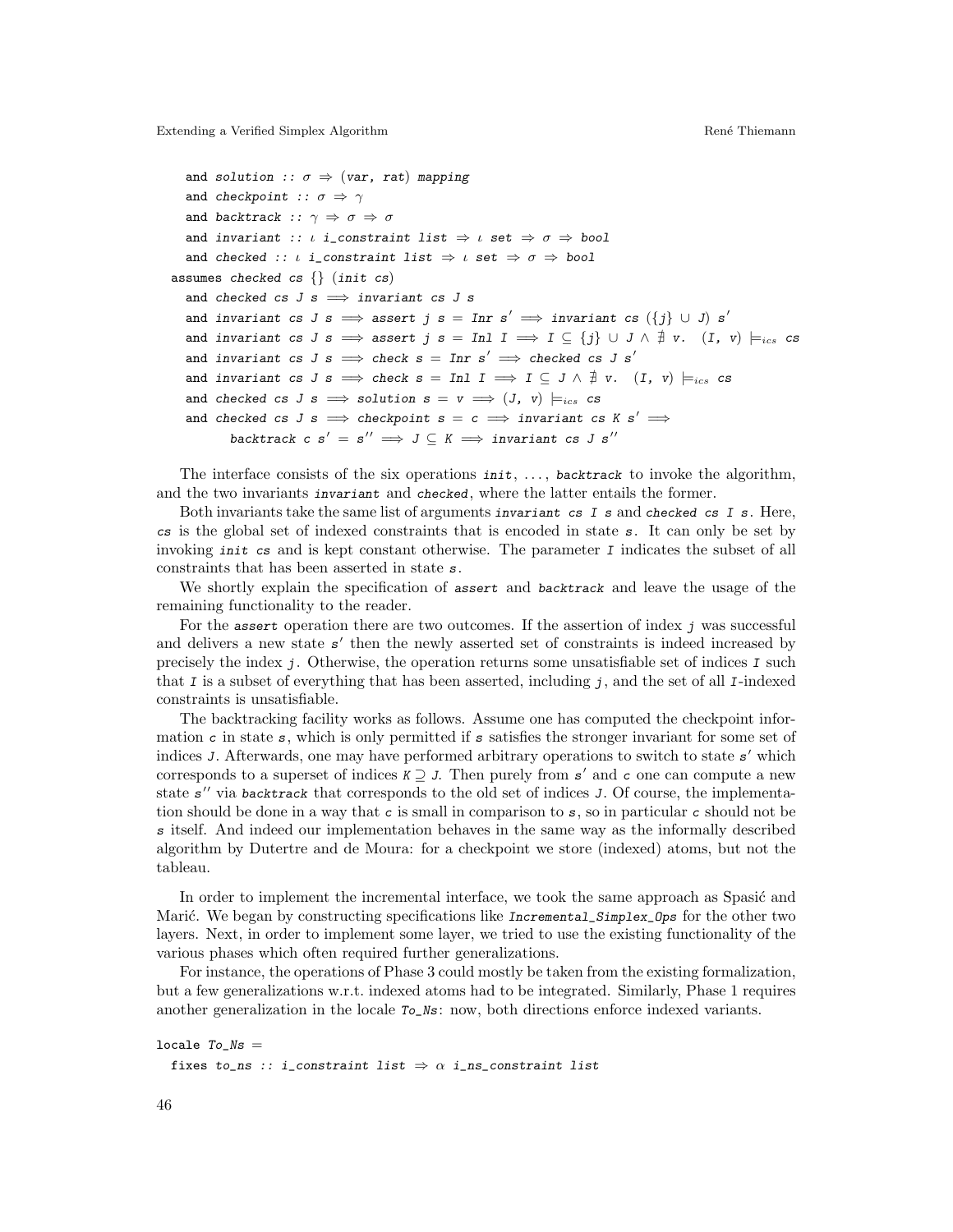```
and from_ns :: \alpha valuation \Rightarrow \alpha ns_constraint list \Rightarrow rat valuation
assumes (I, v) \models_{ics} cs \implies \exists w. (I, w) \models_{ins} to \text{ns cs}and (I, w) \models_{ins} to_ns cs \implies (I, from\_ns \ w \ (flat \ (to\_ns \ cs))) \models_{ics} (I, cs) (* new *)
```
Interestingly, in the translation of a satisfying assignment via from\_ns, it is not required to first filter cs to those constraints that have an index from I because of some newly proven monotonicity property. The benefit of not having to filter can then be exploited in the implementation. In the verified algorithm, the previously computed non-strict constraints to\_ ns cs are reused, whenever a satisfying assignment needs to be converted via from\_ns.

As final result of our formalization, we combine the implementations of all phases and layers to obtain a fully verified implementation of the simplex algorithm w.r.t. the specification defined in the locale Incremental\_Simplex\_Ops.

# <span id="page-10-1"></span>5 Conclusion

We developed an Isabelle/HOL formalization of an incremental simplex algorithm with unsatisfiable core generation.

It is mainly an extension of the simplex formalization of Spasić and Marić. The modular structure of their proof was clearly beneficial. It supported a step-by-step integration of the required changes to provide unsatisfiable cores. In particular, we did not have to touch the pivoting function, one of the most complex operations of the existing formalization. However, the refinement approach of the existing formalization was also sometimes cumbersome. Since the top-level specification was non-incremental and did not include unsatisfiable cores, we had to integrate these features into several layers of the refinement.

The new incremental simplex formalization is only a stepping stone towards our initial goal, the development of a verified SMT solver that is based on the DPLL(T) approach. It remains to figure out if and how it can be coupled with the existing DPLL based verified SAT solver [\[BFLW18\]](#page-11-5). Moreover, our current simplex algorithm only supports the theory of LRA. Here, the integration of techniques like branch and bound or Gomory cuts would be interesting for the support of LIA, or, more generally, mixed integer problems [\[DdM06,](#page-11-6) Chapter 4 of Technical Report]. In order to formally prove termination, a recent transformation [\[Bro18\]](#page-11-10) might be useful which turns arbitrary mixed integer problems into bounded ones.

#### Acknowledgments

This research was supported by the Austrian Science Fund (FWF) project Y757. We thank Ralph Bottesch, Max W. Haslbeck and the anonymous reviewers for their helpful comments.

### References

- <span id="page-10-2"></span>[Bal14] Clemens Ballarin. Locales: A module system for mathematical theories. J. Autom. Reasoning, 52(2):123–153, 2014.
- <span id="page-10-0"></span>[BCI<sup>+</sup>16] Marc Brockschmidt, Byron Cook, Samin Ishtiaq, Heidy Khlaaf, and Nir Piterman. T2: Temporal property verification. In Marsha Chechik and Jean-François Raskin, editors, Tools and Algorithms for the Construction and Analysis of Systems, 22nd International Conference, TACAS 2016, Eindhoven, The Netherlands, April 2-8, 2016, Proceedings, volume 9636 of Lecture Notes in Computer Science, pages 387–393. Springer, 2016.